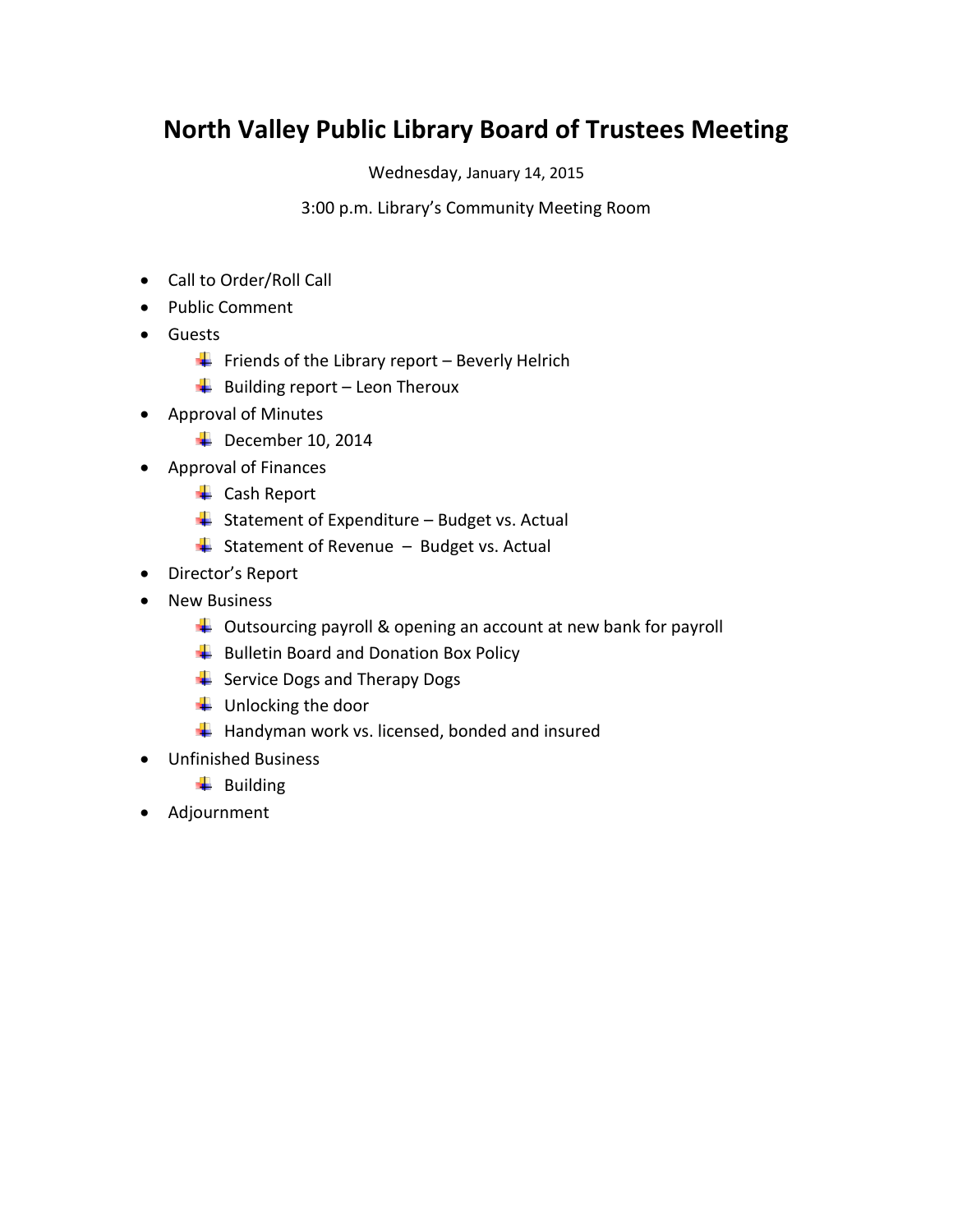## Final Draft - North Valley Public Library Board of Trustees

## Meeting

Wednesday, January 14, 2015

3:00 p.m. Library's Back Room

Attending: Joanne A. Charbonneau, Chair of Trustees Ed Harrison, Trustee Victoria Howell, Trustee Alan Sponberg, Trustee Denise Ard, Library Director

Bev Heinrich, Friends of the Library Leon Thereaux, Building and Grounds volunteer (RSVP) Guest: Patricia Meakan

Joanne called the meeting to order at 3:00 p.m.

No Public Comment.

Friends of the Library Report: Chocolate and Author's Party is Friday, February 20<sup>th.</sup> It is also the 20<sup>th</sup> anniversary of Friends of the Library. The theme this year is 20,000 Leagues under the Sea. The Raffle tickets will be \$1.00 each or six for \$5.00. There will be a raffle prize of \$125.00 gift certificate, two prizes of \$50 dollar gift certificates, Montana Chocolates and a basket of books. 50 flyers will go out and advertising will be in the Bitterroot Star and the Ravalli Republic. There is a \$5.00 donation at the door. Bev asked for permission to close the library at noon on February  $20<sup>th</sup>$  and the board approved.

The Friends will host a wine and beer tasting possibly in February. Since the community room's capacity is 48, they may have it somewhere else. Some of the questions under discussion are how much to charge, whether to charge at the door and if the tasting is after 7:00 p.m. can it spill over into library.

Building Report: Leon reported that all smoke alarms are working, though about half are down in community room due to renovation. Trapper Creek Job Corp is working on the community room.

Last meeting minutes were approved.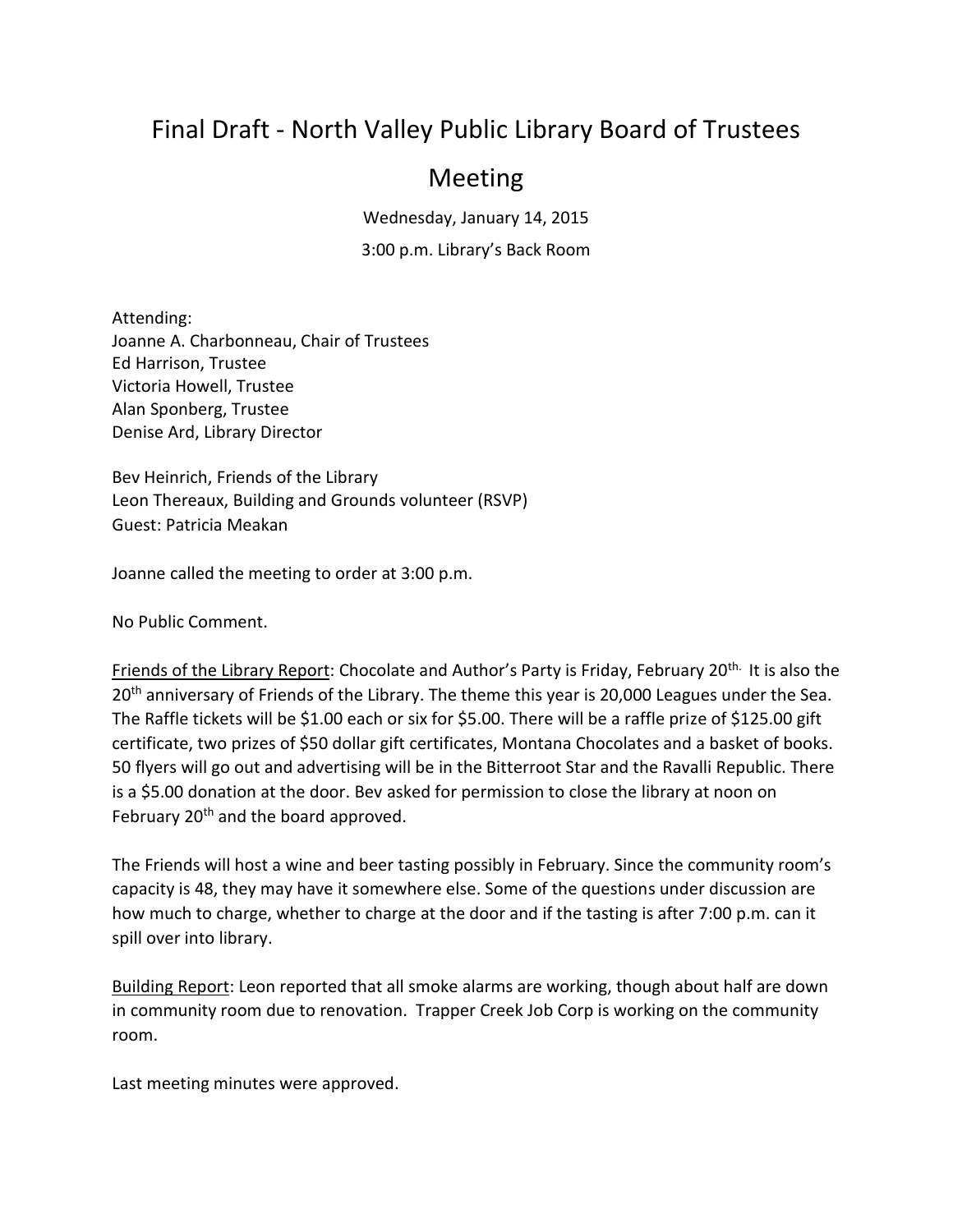Financial Report: Denise explained that the Cash Report reflects what is in the checking and saving's accounts. The library has received the first large levy disbursement of the fiscal year. The donation check from Jon Anderson has not yet been received. He had not yet decided to make the donation to the library or to the Foundation. Ed stated the importance of remembering the budget is a planning document open to the public so they can know and understand how their tax dollars are spent.

Joanne moved to accept finances. Alan seconded. The motion passed.

Director's Report: Denise was told by the Department of Administration that Budget Resolution's should only happen at the end of the year if a fund will be overspent. She also looked into health insurance for employees and did not find any affordable options.

For clarification within the budget, those employees who work more than 30 hours will get an additional \$400 per month. The board can adjust at their discretion.

Denise spoke with the Ravalli County Election Board about upcoming library board member openings. They said if there are more applications for the number of board member positions open, there will be an election. If applications only fill those available positions, an election is not necessary. There needs to be at least two applications into their office by the deadline of February  $19<sup>th</sup>$  so the available positions can be filled. In that way a quorum is possible for the new board.

Victoria commented that she was surprised to learn that 4 employees make minimum wage. She personally feels employees working at the library should make more than minimum wage. Joanne opened discussion and Leon asked if the director's report is available for the public and it is.

Joanne moved to outsource the library's payroll. Ed seconded. Discussion opened. Denise proved that outsourcing will cost less and free both her and Carrie up for library business. The accounting firm of Junkermier, Clark, Campanella and Stevens where accountant Tammy Milligan works was chosen. The motion passed.

Payroll will continue with paper checks, not direct deposit, and stay with Farmer's State Bank. Denise suggested they open a separate account for payroll. Some discussion about direct deposit being more secure and paper checks easier to manipulate but Victoria suggested we stay the same, sticking with Farmer's State Bank and staying with paper checks and see how it goes. All agreed.

Bulletin Board and Donation box: Victoria moved to adopt the revised policy on what can be posted on the bulletin board. The motion carried.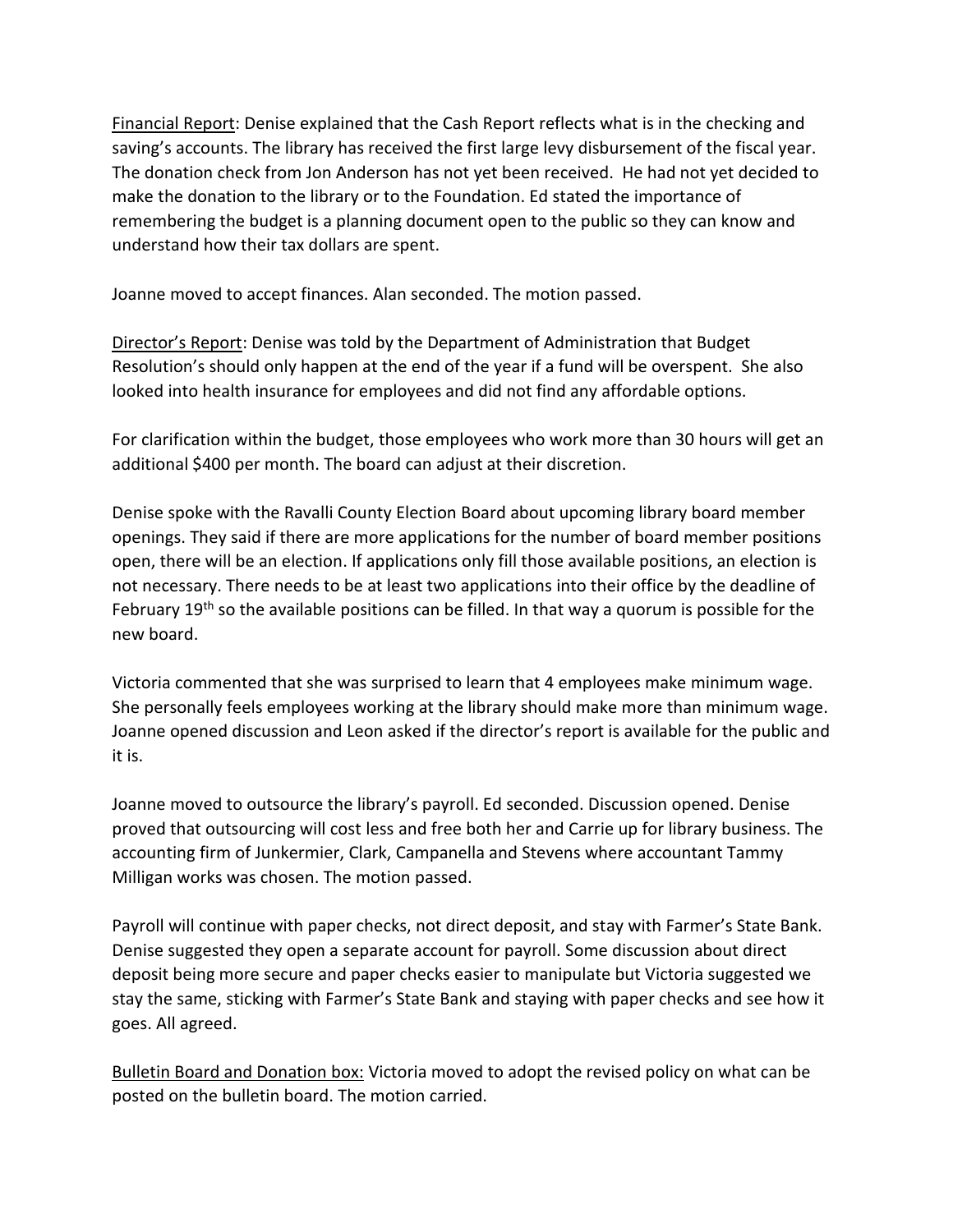Service and Therapy Dogs: The library must follow ADA regulations which states the dog doesn't have to wear a service vest or be on a leash. Employees can only ask two questions of the owner of the service dog: Is the dog trained as a service dog and what task is the dog trained to perform? Alan asked if the library policy can be more specific. The focus must be on patron safety but also encouraging access to the library for everyone. The policy does not include allowing therapy dogs in the library. Victoria moved to adopt the new policy Joanne wrote, which includes a caveat that the library director can use her discretion concerning situations involving a patron and service dogs. The motion passed.

Unlocking the door: Be sure to keep the doors of the community room unlocked for when it is occupied.

Handyman work: The library board agreed that the person doing repairs and construction must be bonded if the job is considered a major structural work, if the job is hazardous, if the job includes work with hazardous materials and if the job has to be inspected or is required by law to be performed by a licensed contractor. Additionally the quality of the work done is important.

Unfinished Business: Discussion about bids for an outdoor sign, 8' by 2'. Joanne moved to accept the Allegra Signs bid which was \$265.00 plus an additional \$150.00 for hanging (includes any preparation needed on the wall). Alan seconded. Victoria suggested getting a smaller sign made for the community room that matches. The motion was amended to include Allegra making a second sign as long as the cost is under \$400.00, with the same font and color and complimentary with the outside color scheme. The motion passed.

Since the wall around the old furnace in the children's room has been removed, additional construction is necessary to secure the bookshelf on the west side. Denise will ask Colleen about the wall behind the bookshelf and some lighting issues. Denise suggested the entire children's room be painted to match the new corner and Leon stated some prep work needs done to the walls, i.e. skim work and texturing, before the painting can be done. Denise has discretion to work with Coleen on this project.

Lights in the backroom where the Friends work are not working. Colleen suggested new ballasts and lights. Some discussion on the upgrading the lighting for the entire library. Colleen will research this for a future upgrade. The advantage to the upgrade is greater savings in energy costs and heat output. Victoria suggested the possibility of applying for a Northwest Energy grant. All agreed.

Joanne asked to hold off on a decision about carpeting in the community room until Toba brings in the Pierce Flooring bid that may be include donated work for free. The old carpet and